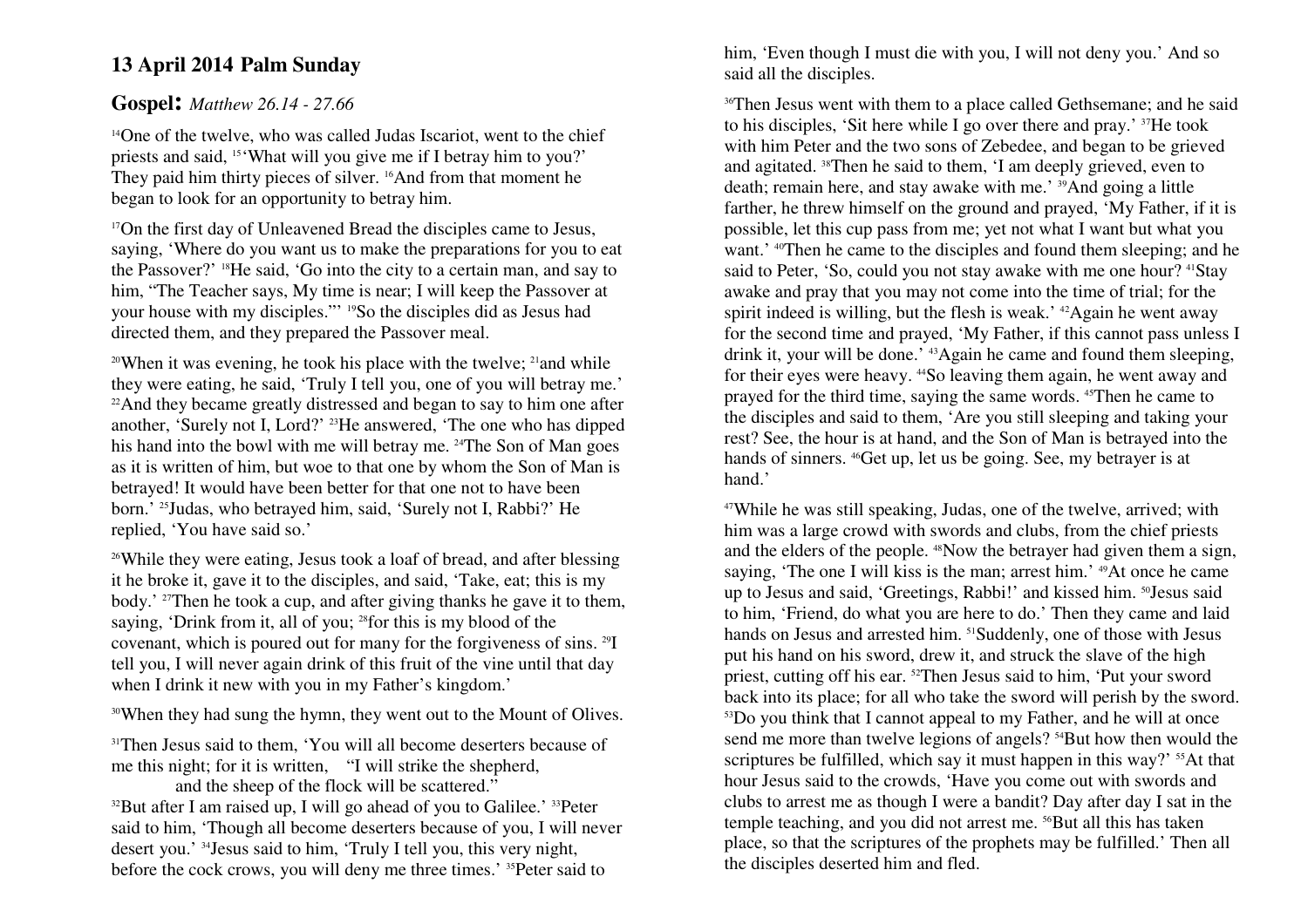<sup>57</sup>Those who had arrested Jesus took him to Caiaphas the high priest, in whose house the scribes and the elders had gathered. <sup>58</sup>But Peter was following him at a distance, as far as the courtyard of the high priest; and going inside, he sat with the guards in order to see how this would end. 59Now the chief priests and the whole council were looking for false testimony against Jesus so that they might put him to death,  $60$  but they found none, though many false witnesses came forward. At last two came forward and said, <sup>61</sup> 'This fellow said, "I am able to destroy the temple of God and to build it in three days."' 62The high priest stood up and said, 'Have you no answer? What is it that they testify against you?' <sup>63</sup>But Jesus was silent. Then the high priest said to him, 'I put you under oath before the living God, tell us if you are the Messiah, the Son of God.' <sup>64</sup>Jesus said to him, 'You have said so. But I tell you,

 From now on you will see the Son of Man seated at the right hand of Power and coming on the clouds of heaven.'

<sup>65</sup>Then the high priest tore his clothes and said, 'He has blasphemed! Why do we still need witnesses? You have now heard his blasphemy. 66What is your verdict?' They answered, 'He deserves death.' 67Then they spat in his face and struck him; and some slapped him, <sup>68</sup>saying, 'Prophesy to us, you Messiah! Who is it that struck you?'

69Now Peter was sitting outside in the courtyard. A servant-girl came to him and said, 'You also were with Jesus the Galilean.' 70But he denied it before all of them, saying, 'I do not know what you are talking about.' 71When he went out to the porch, another servant-girl saw him, and she said to the bystanders, 'This man was with Jesus of Nazareth.' <sup>72</sup>Again he denied it with an oath, 'I do not know the man.' <sup>73</sup>After a little while the bystanders came up and said to Peter, 'Certainly you are also one of them, for your accent betrays you.' 74Then he began to curse, and he swore an oath, 'I do not know the man!' At that moment the cock crowed.<sup>75</sup>Then Peter remembered what Jesus had said: 'Before the cock crows, you will deny me three times.' And he went out and wept bitterly.

1When morning came, all the chief priests and the elders of the people conferred together against Jesus in order to bring about his death. 2They bound him, led him away, and handed him over to Pilate the governor.

3When Judas, his betrayer, saw that Jesus was condemned, he repented and brought back the thirty pieces of silver to the chief priests and the elders. 4He said, 'I have sinned by betraying innocent blood.' But they said, 'What is that to us? See to it yourself.' <sup>5</sup>Throwing down the pieces of silver in the temple, he departed; and he went and hanged himself. <sup>6</sup>But the chief priests, taking the pieces of silver, said, 'It is not lawful to put them into the treasury, since they are blood money.' <sup>7</sup>After conferring together, they used them to buy the potter's field as a place to bury foreigners. 8For this reason that field has been called the Field of Blood to this day. 'Then was fulfilled what had been spoken through the prophet Jeremiah, 'And they took the thirty pieces of silver, the price of the one on whom a price had been set, on whom some of the people of Israel had set a price, <sup>10</sup>and they gave them for the potter's field, as the Lord commanded me.'

 $11$ Now Jesus stood before the governor; and the governor asked him, 'Are you the King of the Jews?' Jesus said, 'You say so.' <sup>12</sup>But when he was accused by the chief priests and elders, he did not answer. <sup>13</sup>Then Pilate said to him, 'Do you not hear how many accusations they make against you?' 14But he gave him no answer, not even to a single charge, so that the governor was greatly amazed.

15Now at the festival the governor was accustomed to release a prisoner for the crowd, anyone whom they wanted. 16At that time they had a notorious prisoner, called Jesus Barabbas. <sup>17</sup>So after they had gathered, Pilate said to them, 'Whom do you want me to release for you, Barabbas or Jesus who is called the Messiah?' 18For he realized that it was out of jealousy that they had handed him over. 19While he was sitting on the judgement seat, his wife sent word to him, 'Have nothing to do with that innocent man, for today I have suffered a great deal because of a dream about him.' 20Now the chief priests and the elders persuaded the crowds to ask for Barabbas and to have Jesus killed. <sup>21</sup>The governor again said to them, 'Which of the two do you want me to release for you?' And they said, 'Barabbas.' <sup>22</sup>Pilate said to them, 'Then what should I do with Jesus who is called the Messiah?' All of them said, 'Let him be crucified!' <sup>23</sup>Then he asked, 'Why, what evil has he done?' But they shouted all the more, 'Let him be crucified!'

24So when Pilate saw that he could do nothing, but rather that a riot was beginning, he took some water and washed his hands before the